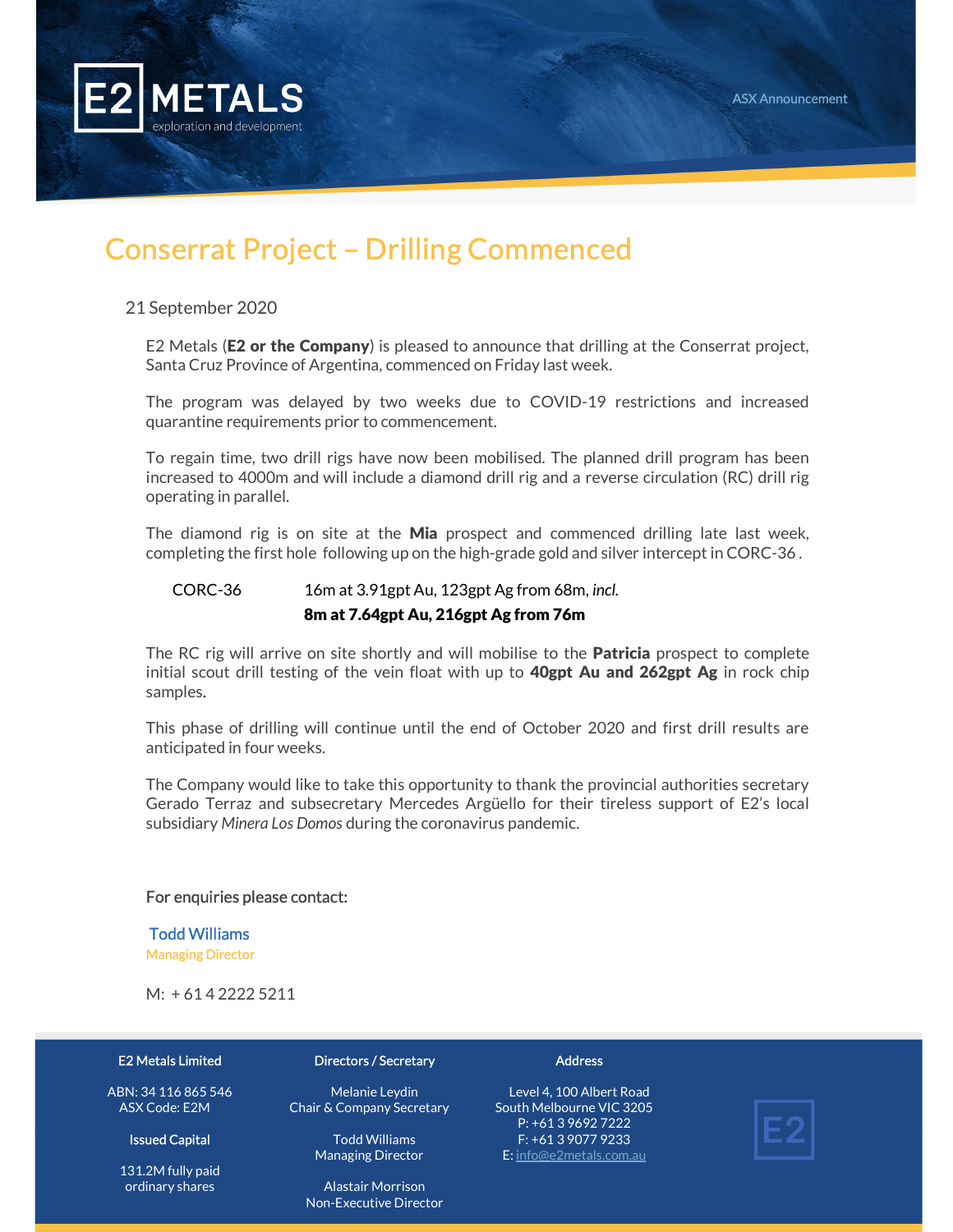



Figure 1: Conserrat Exploration Camp



Figure 2: Diamond drilling at the Mia Prospect

Conserrat Project – Drilling Update 1

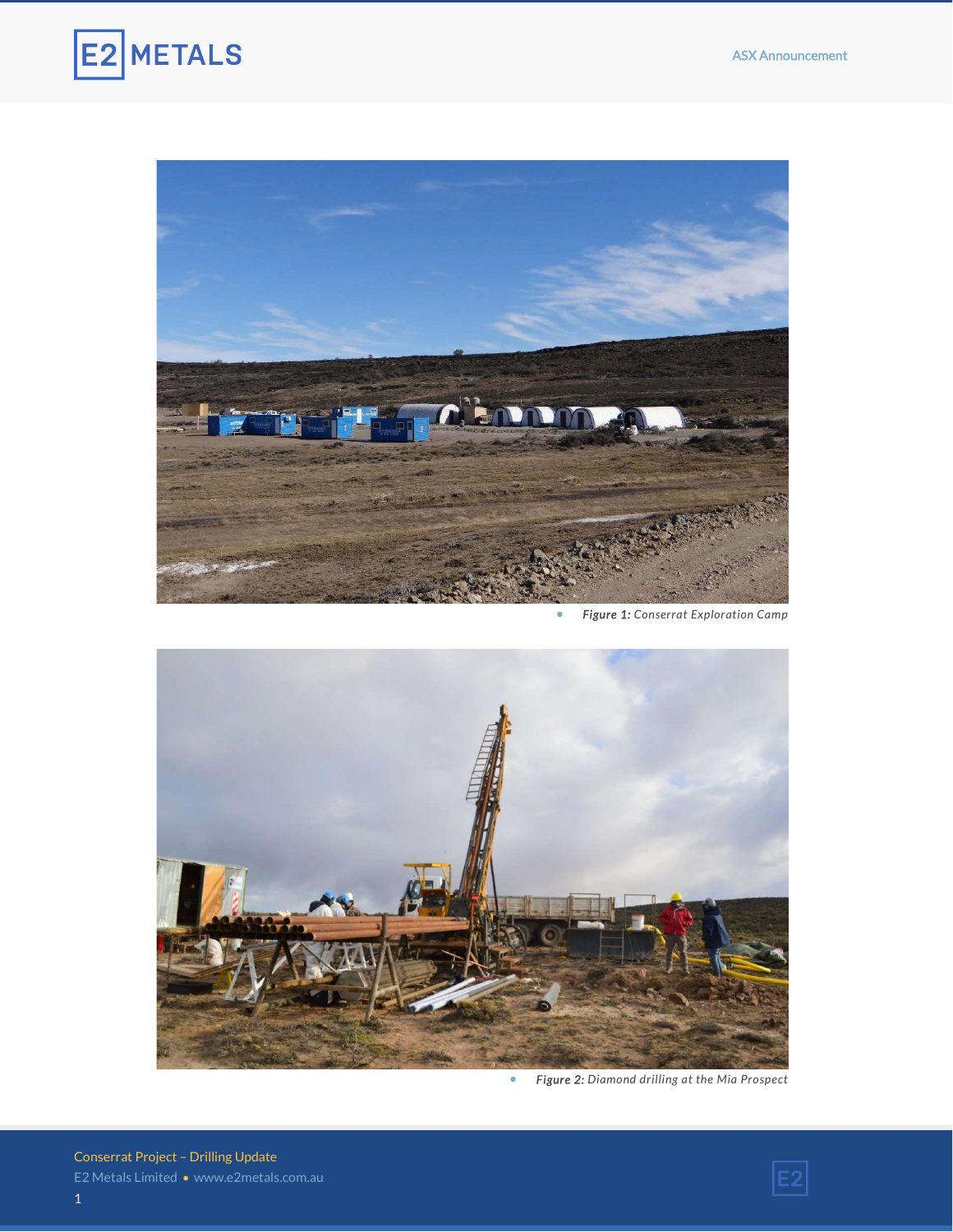



Figure 3: Conserrat Project

### About the Conserrat Project

The Conserrat project (Figure 3) comprises a single title of 8,696 hectares within the Santa Cruz Province of Argentina. The title is centred 130km northwest of local service town Puerto San Julian and some 30km west-northwest of AngloGold Ashanti's world-class Cerro Vanguardia mine. Cerro Vanguardia is the largest epithermal vein field in the Santa Cruz Province with historical and current resources estimated to be 8.9Moz gold and 137Moz silver .

While exploration at Conserrat is still considered early stage, systematic trenching and scout RC drill testing completed by the Company since August 2019 has defined significant gold and silver mineralisation at five prospects, including the recent high-grade Mia discovery (see ASX announcement, 6 May 2020, 8m at 7.64gpt Au & 216gpt Ag at Mia, Conserrat).